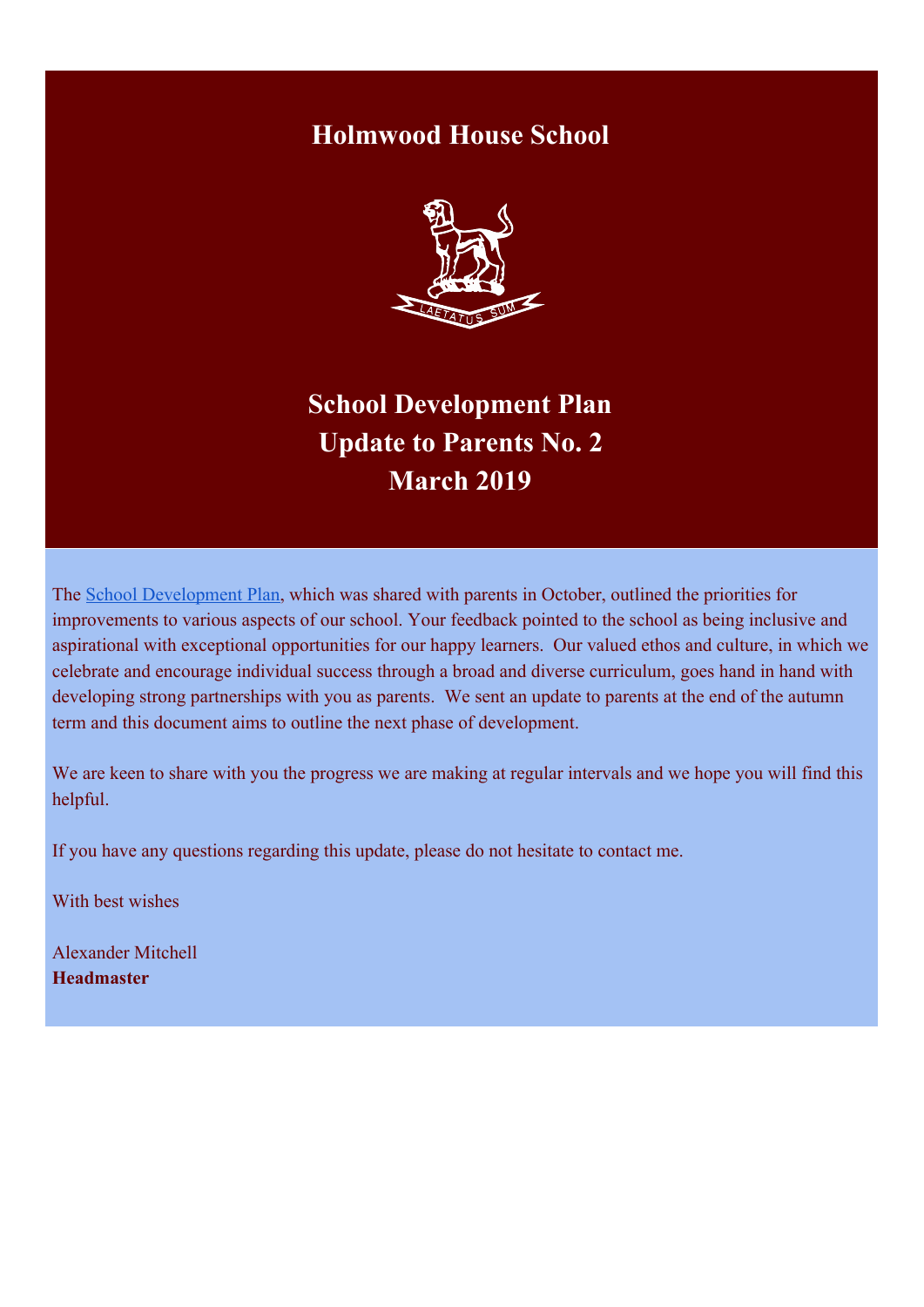# **Curriculum Delivery**

- 1. To enhance connectivity across the curriculum, ensure academic progress is closely tracked and monitored, and to give parents a clearer point of contact, Year 4 pupils will be class-taught for around 55% of their academic programme (English, maths, humanities, ICT, PSHCE, STEM and Learning to Learn) by two class teachers who will also be the children's tutors. They will have specialist subject teachers for the remaining 45% of their timetable (science, languages, art, music, drama, PE, games and swimming as well as a weekly year group forum.)
- 2. For similar reasons and acknowledging the need for an increasingly specialist approach at this stage in their development, Year 5 pupils will have two core teachers (one for English, humanities and PSHCE, and one for maths, science, ICT and STEM) and separate specialist teachers for languages, art, music, drama, PE, games and swimming as well as a weekly year group forum.
- 3. In Years 6 to 8, all subjects will continue to be taught, in two sets, by specialist subject teachers leading to a rigorous programme preparing children for entry to the wide range of senior schools to which we currently send children.
- 4. Throughout the school, our approach to the humanities history, geography and PRE will be theme-based and take on a global perspective. This is an exciting development as it will enable the pupils to learn about major global themes through the skills of the three disciplines with a more holistic view to help them engage with the world in which we live.

# **Leadership & Management**

We have devised a new Leadership Team structure to ensure we achieve the comprehensive aims set out in the School Development Plan. As senior leaders, the Deputy Head, Mrs Bradbury, will have pastoral responsibility for the whole school and Mr McCormack, the Director of Studies, will oversee the curriculum and assessment of all pupils.

|                              | <b>Deputy Head</b>               | <b>Headmaster</b>       | <b>Director of Studies</b>      |                               |
|------------------------------|----------------------------------|-------------------------|---------------------------------|-------------------------------|
|                              | Mrs Bradbury                     | Mr Mitchell             | Mr McCormack                    |                               |
| Head of<br><b>Enrichment</b> | Head of<br><b>EYFS</b> to Year 1 | Head of<br>Years 2 to 4 | <b>Head of</b><br>Years $5 & 6$ | <b>Head of</b><br>Years 7 & 8 |
| Miss Godman                  | Miss Henshall                    | Mrs Slater              | Mr Cook                         | Mr White                      |

## **New Leadership Team from September 2019**

The leadership structure shown above will support pupils' development in the following ways:

- 1. To ensure a clear flight path for our youngest children, Miss Henshall will have overall responsibility for the curriculum and assessment of our youngest children's development and progress from nursery through to Year 1. She will work closely with the nursery management to ensure a seamless transition to the school setting and on through to the first year beyond the EYFS (Early Years Foundation Stage).
- 2. To ensure continuity and clarity of the curriculum and assessment of children and to oversee their pastoral development, Mrs Slater will have responsibility from Year 2 to Year 4 ensuring the firm foundations established in the lower years are built upon in a cohesive manner.